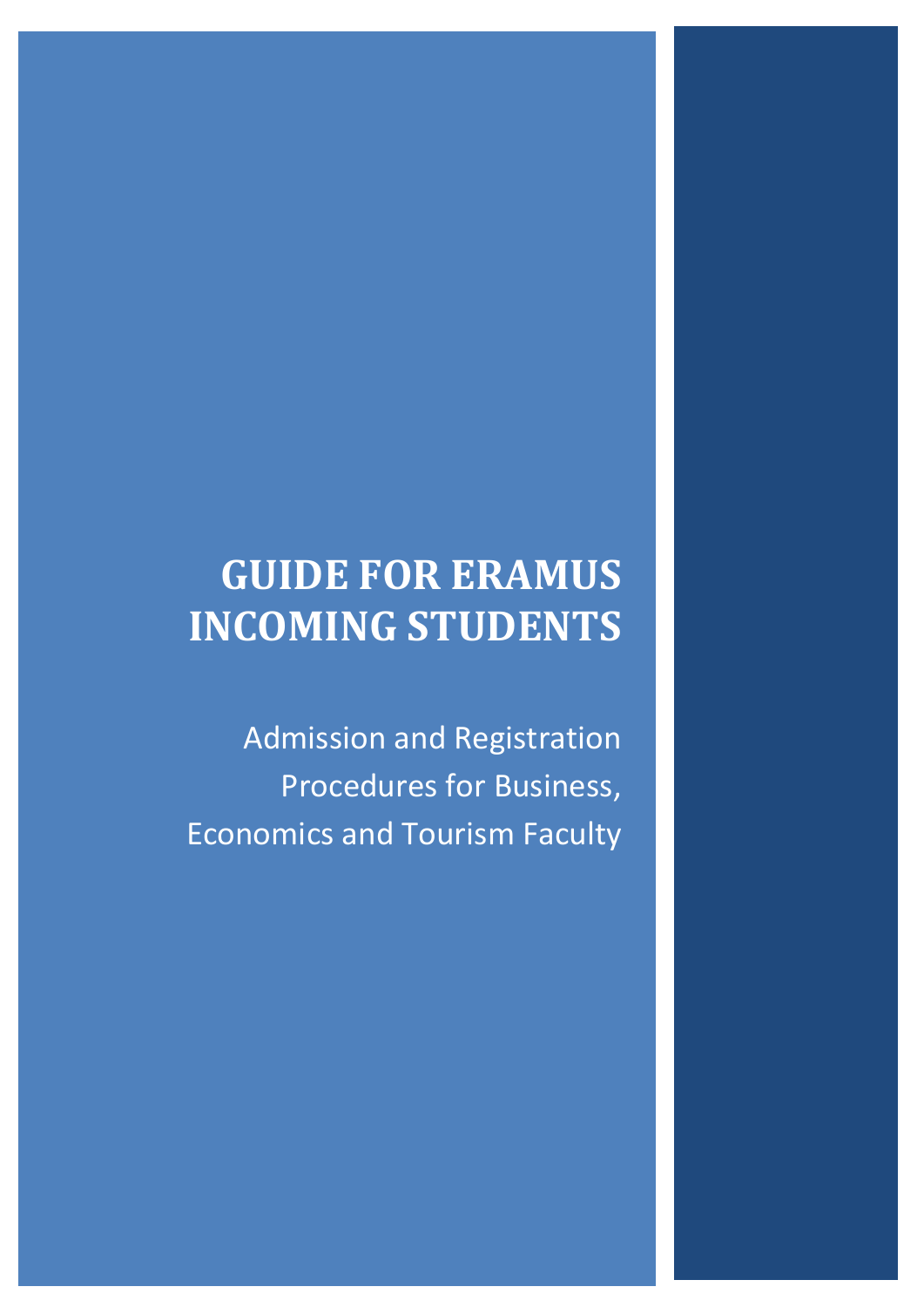

# Contenido

| 1.   |                                                                          |
|------|--------------------------------------------------------------------------|
| 2.   |                                                                          |
| 2.1. |                                                                          |
| 2.2. |                                                                          |
| 2.3. |                                                                          |
| 2.4. |                                                                          |
| 3.   |                                                                          |
| 4.   |                                                                          |
| 4.1. |                                                                          |
| 4.2. |                                                                          |
| 5.   |                                                                          |
|      |                                                                          |
| 1.   |                                                                          |
| 2.   | GOING TO THE INTERNATIONAL REALTIONS OFFICE (ORI) IN ECONOMICS, BUSINESS |
|      |                                                                          |
| 1.   |                                                                          |
| 2.   |                                                                          |
| 3.   |                                                                          |
| 4.   |                                                                          |
| 4.1. |                                                                          |
| 4.2. |                                                                          |
| 5.   |                                                                          |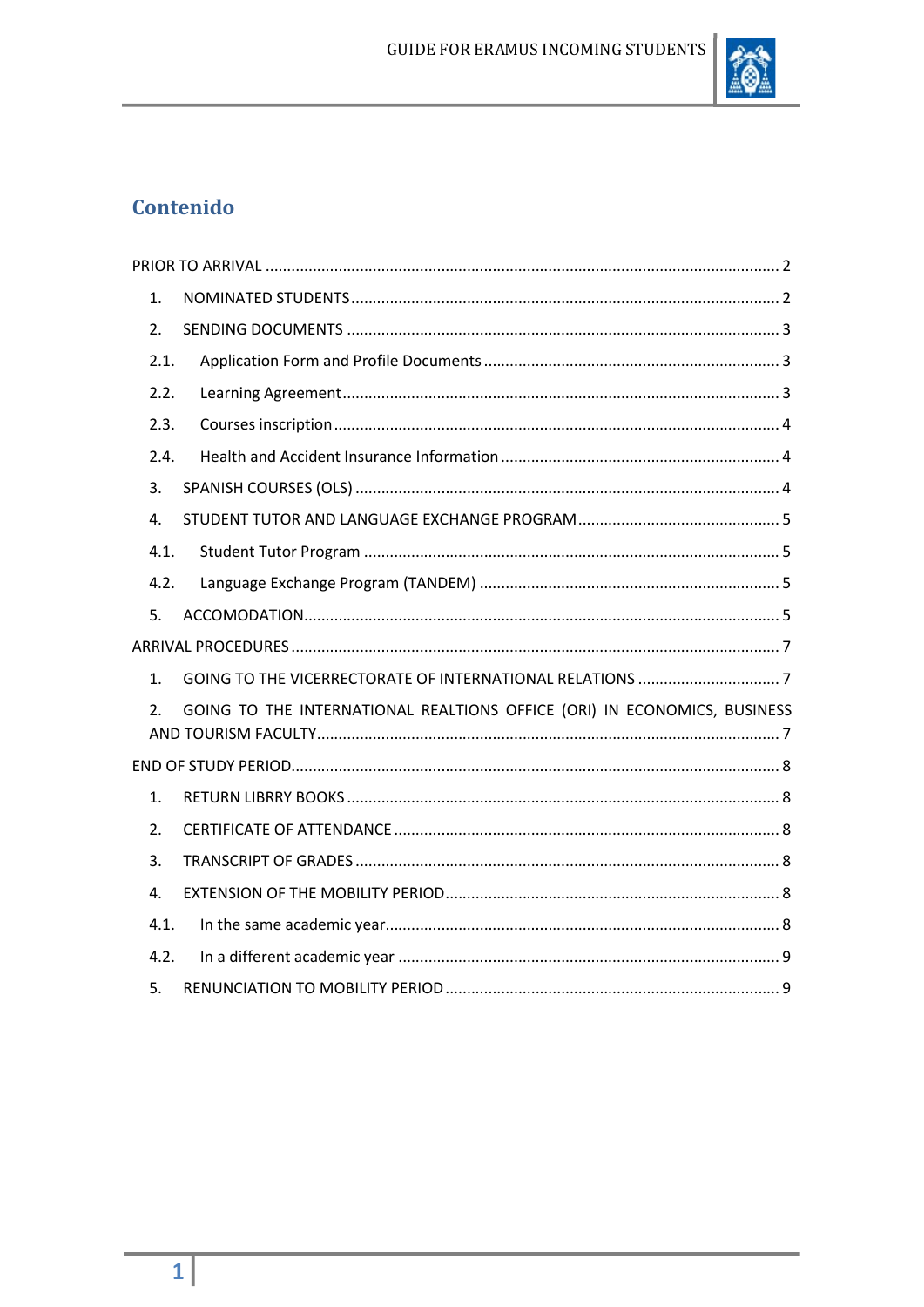

# PRIOR TO ARRIVAL

#### 1. NOMINATED STUDENTS

Your home university should nominate students using the on-line form we provided to your coordinator/international office.

Important dates:

- First semester/whole year students: nominations must be done before April 30<sup>th</sup>
- Second semester: nominations must be done before September  $30<sup>th</sup>$

The International Relations Office (ORI) from Economics faculty will send an e-mail to both students and home coordinators to confirm whether or not they have been admitted before May 20<sup>th</sup> (first semester/whole year students) or before October 15<sup>th</sup> (second semester students).

Only students who require VISA will receive an acceptance letter by postal service. This letter will be sent to the address indicated in the on-line form. In case of VISA the length of stay must cover the beginning of the course and the exams period.

Admission doesn't guarantee that the student can register in all of the courses that he/she has applied for, as some courses have a limited number of places.

Admission will not only depend on the number of students/semesters signed in the bilateral agreement between institutions, we will also consider language skills and certificates provided for each student. Remember you need to have at least B1 in Spanish certified by UNICERT, CLES, Escuela Oficial de Idiomas, BULATS, DELE or TELC.

Our university has designed a language test so you can prove you are skilled enough (at least B1) in Spanish.

This test has two parts:

- An on-line test: student will receive a link to access and deadline information. This part may take an hour or more but can be done from any computer nay moment. It is also possible to break it into parts, once the student finished one part can save and continue later:

o Students that reach B1 or more: they will receive courses inscription information when enrollment process start

o Students that not reach B1: they will receive an email indicating their options.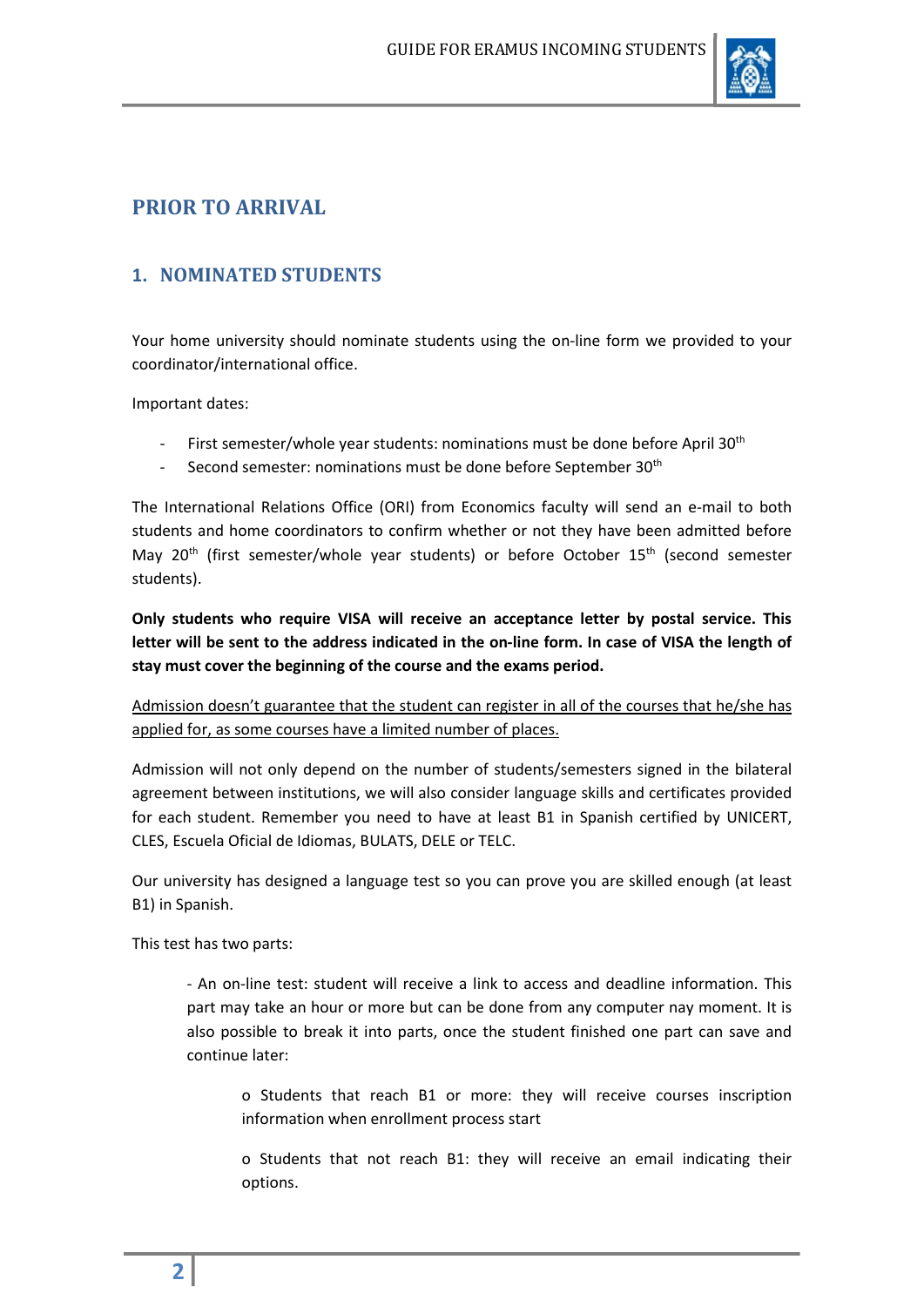

§ If they are close enough to B1 they will be allowed to come but they will have to increase their language skills before their arrival.

§ If they are not close enough to B1 we will inform them they are finally NOT accepted

- An oral test: once student arrives to Alcalá he/she will have pass an oral test. Student will receive an email indicating day + time + place for the appointment with examiner.

o Students that reach B1 or more: they will be definitively accepted

o Students that not reach B1 will not be allowed to stay

## 2. SENDING DOCUMENTS

# 2.1.Application Form and Profile Documents

Students who have been admitted should fill in the electronic document International Student Application Form before June 30<sup>th</sup> for first-semester students (or whole-year students), and before November 15<sup>th</sup> for second-semester students.

Instructions for application will be sent in the admission e-mail.

Right after filling the electronic form student has to send an e-mail to economicas.ori@uah.es indicating SURNAME\_NAME\_ApplicationDocuments in the subject. This e-mail must contain attached:

- Copy of personal pages in a valid passport
- One passport-sized photo
- Copy of the European Health Insurance Card or Private Health and Accident Insurance Card
- Language certificate

#### 2.2.Learning Agreement

Learning agreement will be filled on-line before June 30<sup>th</sup> for first-semester students (or whole-year students), and before November 15<sup>th</sup> for second-semester students.

Please note that sending Learning Agreement does not guarantee that the student can register in all of the courses that he/she has applied for, as some courses have a limited number of places.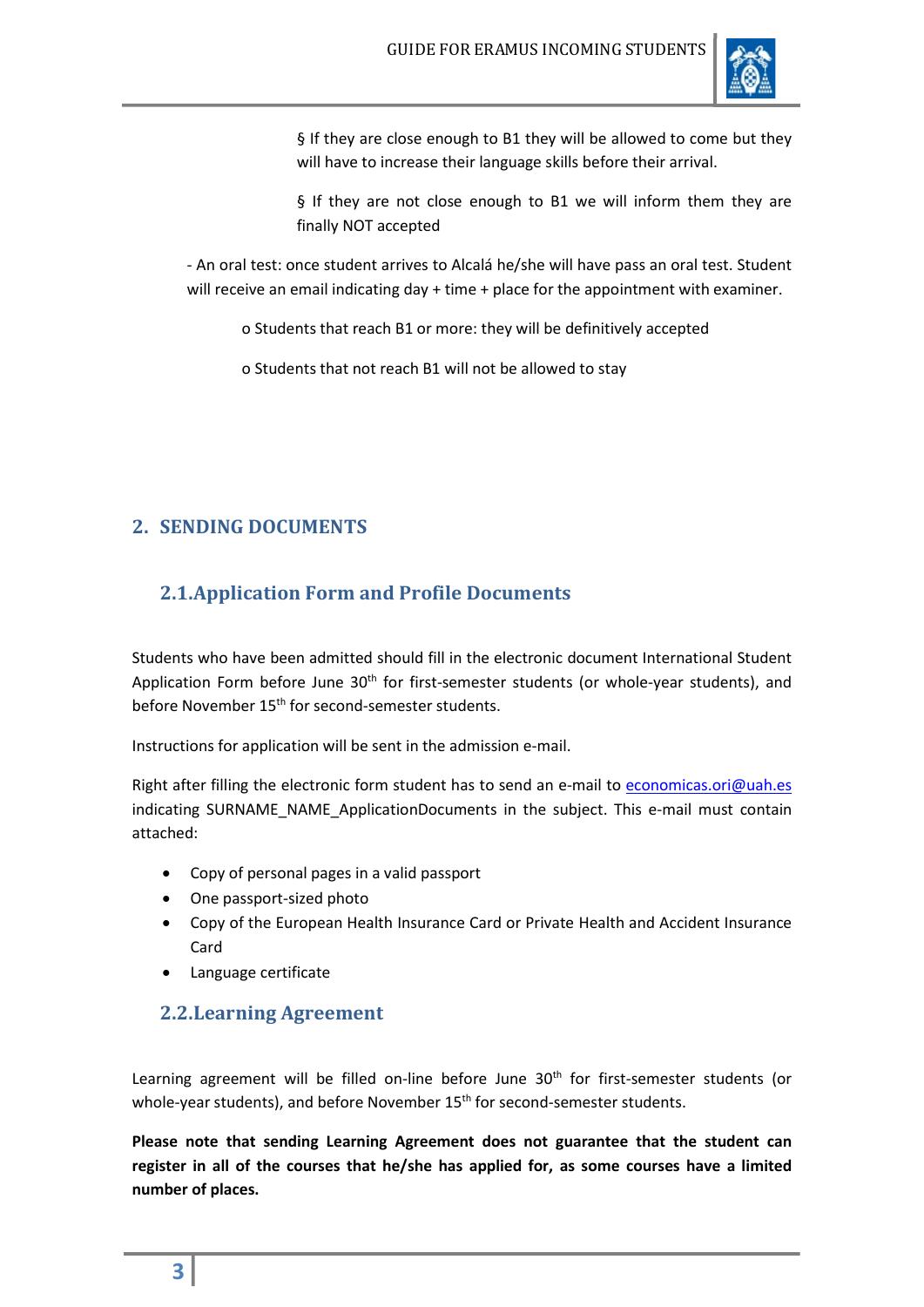

# 2.3.Courses inscription

Courses offered, timetables and exams have to be approved by the Faculty Board. As this does not depend on the International Relations service we cannot guarantee when it will be definitive.

Students will receive an e-mail with instructions in order to enroll in courses.

Information about how to modify Learning Agreement in case of changes can be found in our FAQ document published in the website:

http://economicasempresarialesyturismo.uah.es/estudiantes/programas-internacionales.asp

# 2.4.Health and Accident Insurance Information

All international students and researchers are required to have health and accident insurance for the entire duration of their stay at the University of Alcalá. Those originating from any European Union Member State or from Iceland, Liechtenstein, Norway or Switzerland can apply for the European Health Card in their own country, which allows them access to public sector health care in Spain. Students and researchers originating from countries with special agreements regarding access to health care should apply for the document that certifies this condition and entitles access to the public health system.

All other international students and researchers are required to obtain private comprehensive health and accident insurance that includes coverage of all expenses pertaining to repatriation to the country of origin in case of death or severe injury. Information regarding companies that issue students health insurance is available at:

https://portal.uah.es/portal/page/portal/portal\_internacional/internacionalizacion/seguro\_m edico

#### 3. SPANISH COURSES (OLS)

Prior Spanish classroom-based intensive courses have been substituted by OLS (Online Linguistic Support). Please find more information here: http://erasmusplusols.eu/

The Center for studying Spanish as a foreign language, Alcalingua, offers different courses in Spanish language for foreign students. Up-to-date information regarding prices, time-tables and registration for this and other Spanish language courses available throughout the academic year can be obtained at www.alcalingua.com.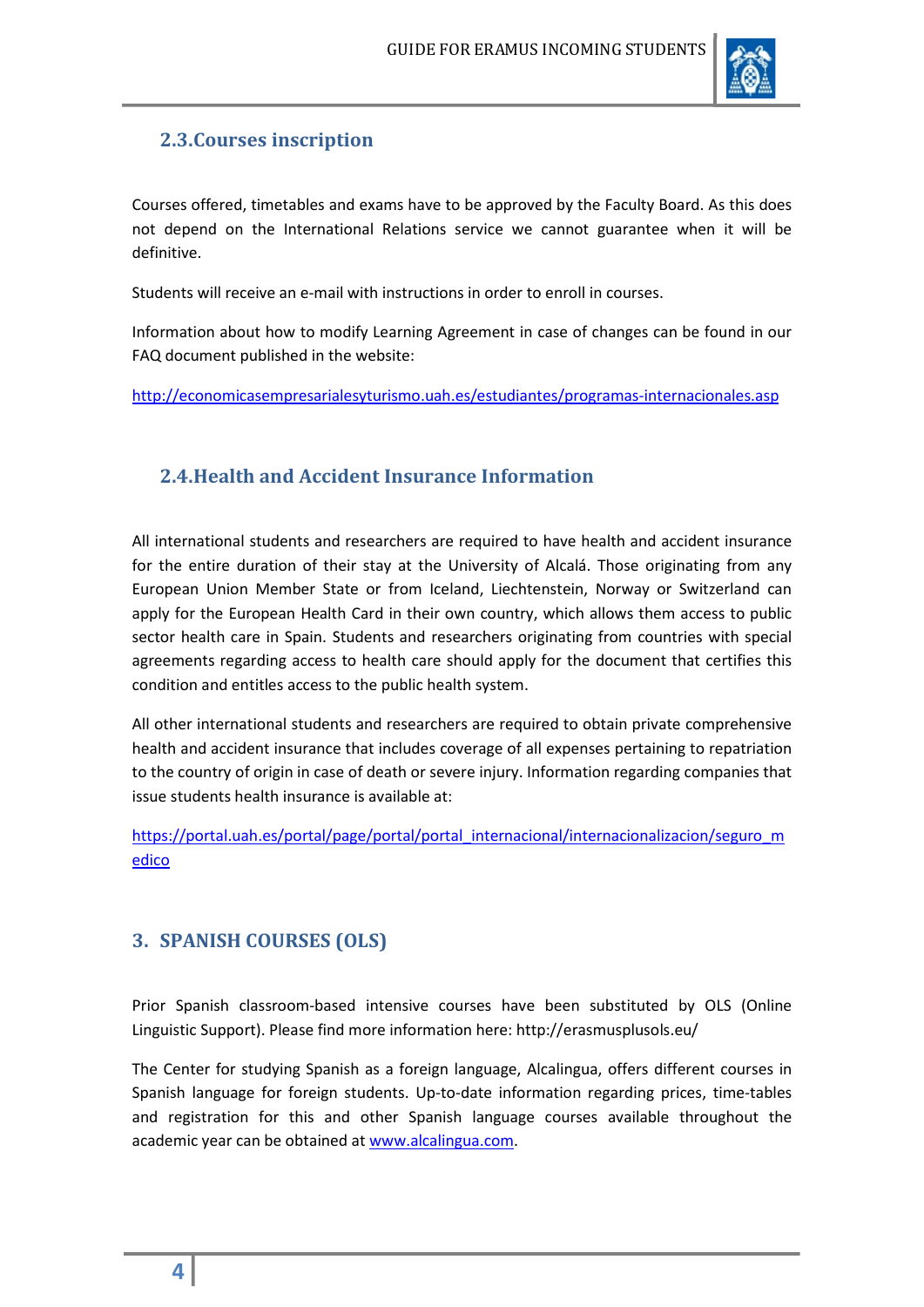

# 4. STUDENT TUTOR AND LANGUAGE EXCHANGE PROGRAM

# 4.1.Student Tutor Program

Students who wish to apply for a Student Tutor (optional) should fill in and send the Student Tutor and Language Exchange Form to the email address guias.esn.alcala@gmail.com.

Document can be found here:

https://portal.uah.es/portal/page/portal/portal\_internacional/nuestros\_estudios/admision\_m atricula/impresos\_erasmus

 The Student Tutor is a Spanish student who will accompany and help the international student during his/her first few weeks in Alcalá.

This programme is organized by the Erasmus Student Network of the University of Alcalá (ESN-UAH) and you can find more information at the web page: http://www.esn.org/

# 4.2.Language Exchange Program (TANDEM)

ESN-UAH also organizes a language exchange programme called TANDEM, through which it matches students who wish to have conversation in different languages, according to their preferences. Students interested in participating should fill out the application form available at http://www.intranet.esn-uah.org/content/inscripcion-tandem or send a message requesting admission to info@esn-uah.org.

The application period is open up to the end of the second week of each semester. After that, the ESN will proceed to match the students according to the languages they know and those they wish to practice.

Applicants will be informed of the results via email.

#### 5. ACCOMODATION

Students can book accommodation prior to their arrival in one of the University Residence Halls orarrange to stay with a family, in a private flat, in a hotel or hostel in the cities of Alcalá and Guadalajara. Forinformation regarding accommodation, please consult the following website:

https://portal.uah.es/portal/page/portal/portal\_internacional/vida\_universitaria/alojamiento Following their arrival in Alcalá (but not before), students may request the list of single or sharedrental apartments available at that time in the building of the Vice-President of International Relations("Vicerrectorado de RelacionesInternacionales" or "VRII", Edificio del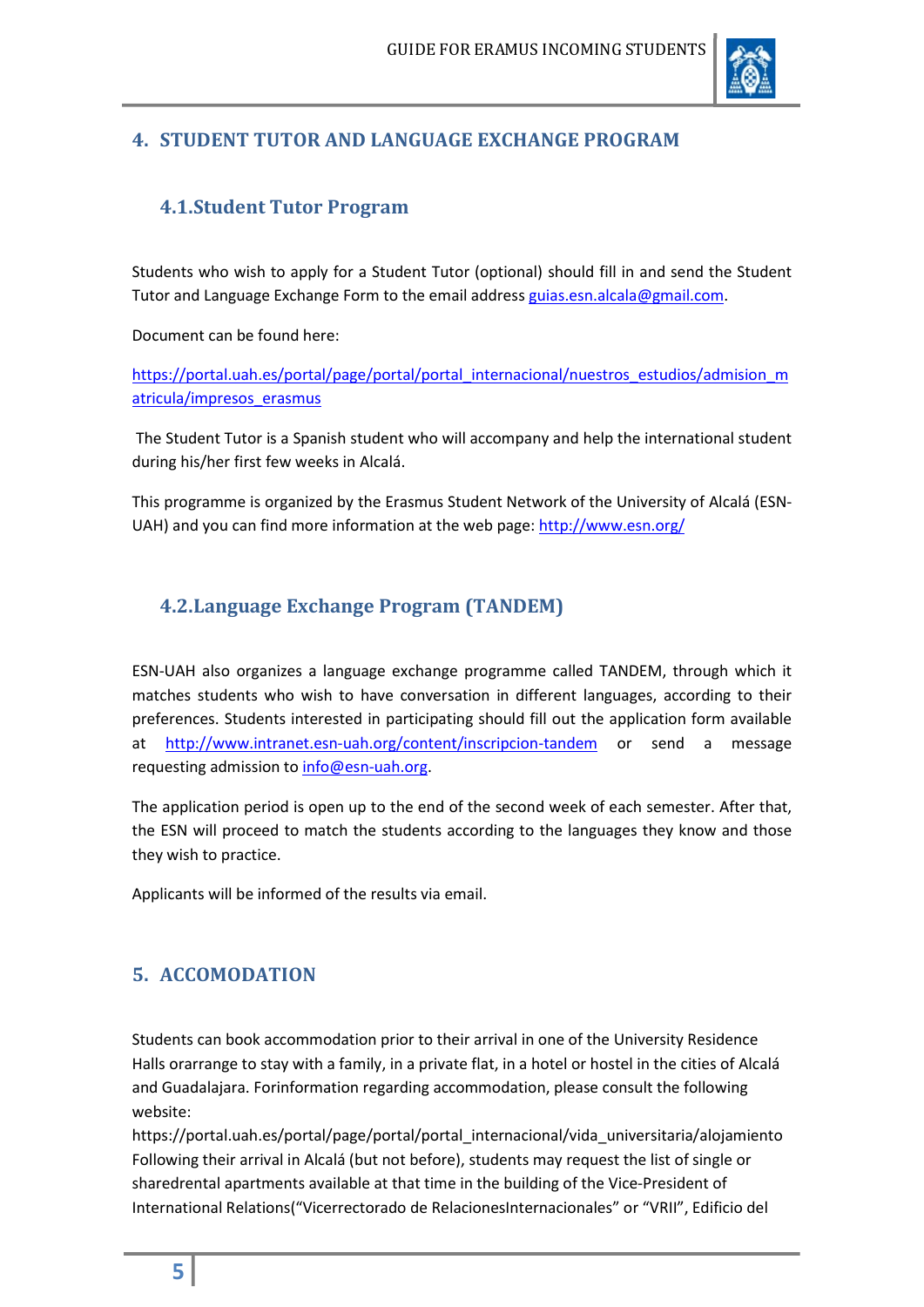

Rectorado, Plaza de San Diego). Students who wish to live in Guadalajara may obtain a list of rental apartments from the ORI located in theMulti-Departmental Building in this city. We can also recommend Aluni as an option for international students. Aluni is not part of the University but has proved to be reliable for our students. For further information go to their web site: http://www.aluni.net/en/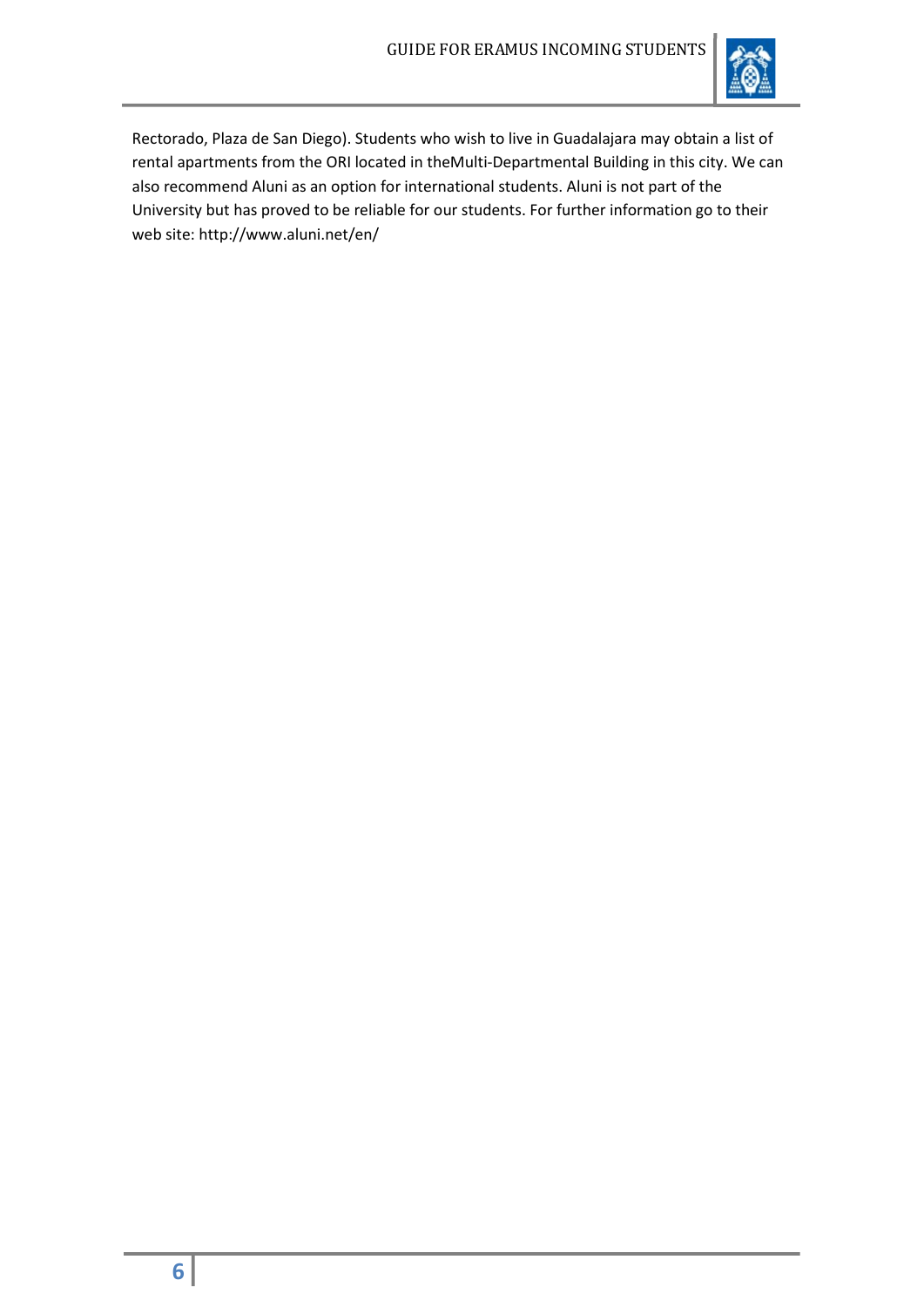

# ARRIVAL PROCEDURES

# 1. GOING TO THE VICERRECTORATE OF INTERNATIONAL RELATIONS

Immediately after arriving in the city of Alcalá de Henares and before beginning classes, students should visit the Vicerrectorate of International Relations (VRRII, Rectorate Building, Plaza de San Diego) to carry out the following procedures:

- a) Obtain their username and password which will allow them to access the website of Alcalá University ("My Portal" to consult the subjects in which they will be registered and "BlackBoard" one of the main platforms teachers use to support teaching in their courses).
- b) If the student is required to certify his/her arrival at the University of Alcalá, he/she should present a Certificate of Arrival or Attendance as specified by the home university. This document can be signed and sealed either at the VRRII or at Economicas ORI.
- c) Obtain the Public Transport Card (optional and only for students living or studying in the Guadalajara Campus).
- d) Present their European Health Insurance Card or proof of other acquired insurance.
- e) Upon request, the VRRII will provide students with information regarding available apartments to rent in the city (please refer to the accommodation section above)

# 2. GOING TO THE INTERNATIONAL REALTIONS OFFICE (ORI) IN ECONOMICS, BUSINESS AND TOURISM FACULTY

After going to the Vicerrectorate student can come to the ORI to finish courses enrollment procedure and get Learning Agreement or any other document he needs to be signed by Academic Coordinators.

All the information related to courses enrollment will be provided by e-mail to the student before July 31st.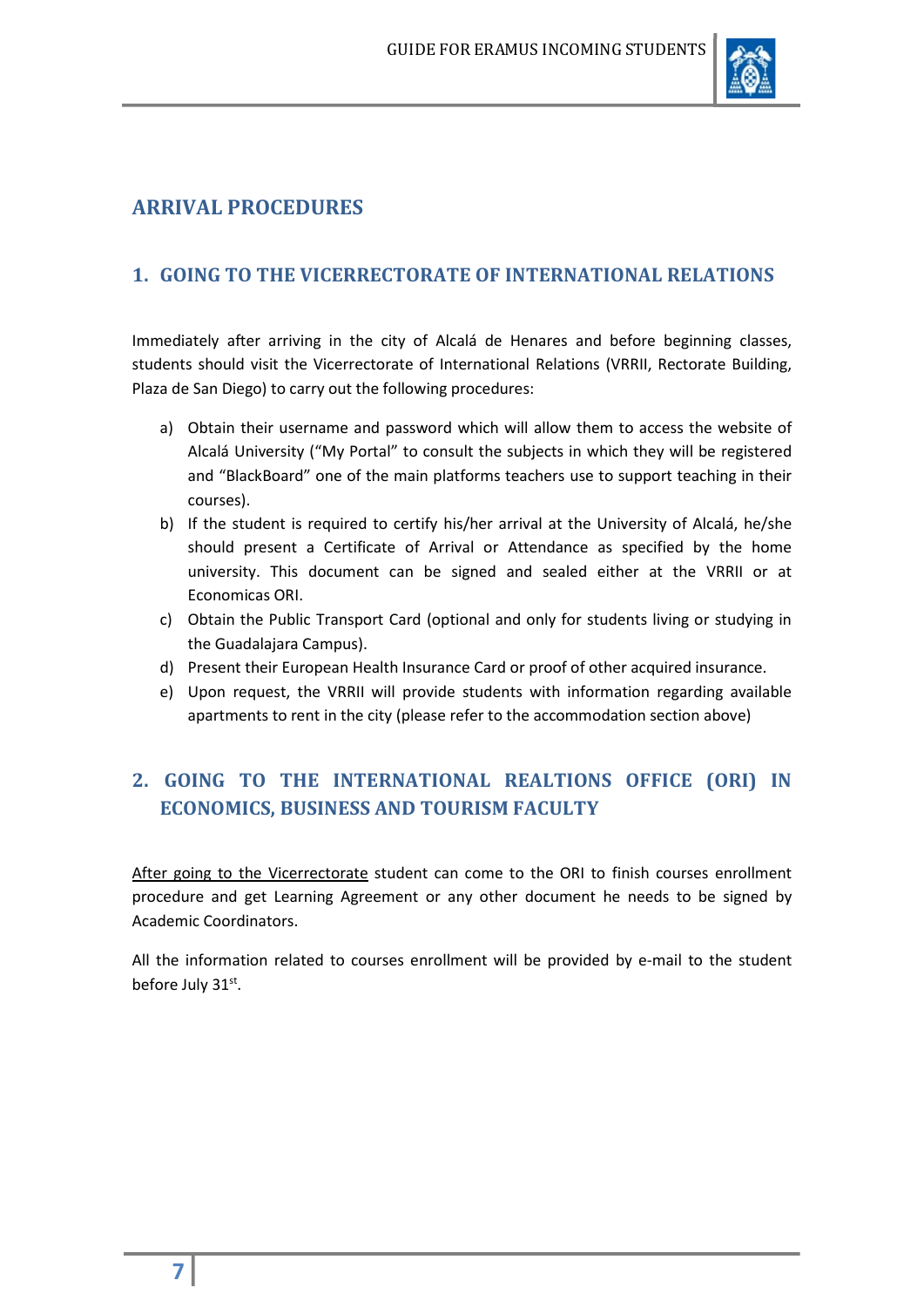

#### END OF STUDY PERIOD

#### 1. RETURN LIBRRY BOOKS

The student is required to return library books before leaving. As in many cases students forget this we will send an e-mail asking for the return at the beginning of the exam period. Any student who appears pending of return library books will not receive certificate of attendance and transcript of grades.

#### 2. CERTIFICATE OF ATTENDANCE

If the student is required to certify his/her attendance at the University of Alcalá, he/she should request a Certificate of Attendance that will be signed by the Faculty Academic Coordinator. In order to request send an e-mail to: economicas.ori@uah.es

The starting date will be the date specified in the Certificate of Arrival or Attendance, a copy of which should be presented by the student. The ending date is the day the UAH signs this certificate.

#### 3. TRANSCRIPT OF GRADES

The ORI will post the academic transcript with the grades obtained for all courses to the student's home university.

For first semester students transcript will be sent before March 15th. Rest of students (second semester, whole year, and first semester students who failed any course) transcript will be sent before July 31st.

Students who need transcripts in different dates due to personal reasons should contact economicas.ori@uah.es to get them.

#### 4. EXTENSION OF THE MOBILITY PERIOD

#### 4.1.In the same academic year

Students who initially apply for only one term period may apply for an extension of the mobility period up to the maximum length of nine months by filling in, printing and signing the Application for extension of mobility period form which may be found here: https://portal.uah.es/portal/page/portal/portal\_internacional/nuestros\_estudios/admision\_m atricula/impresos\_erasmus.